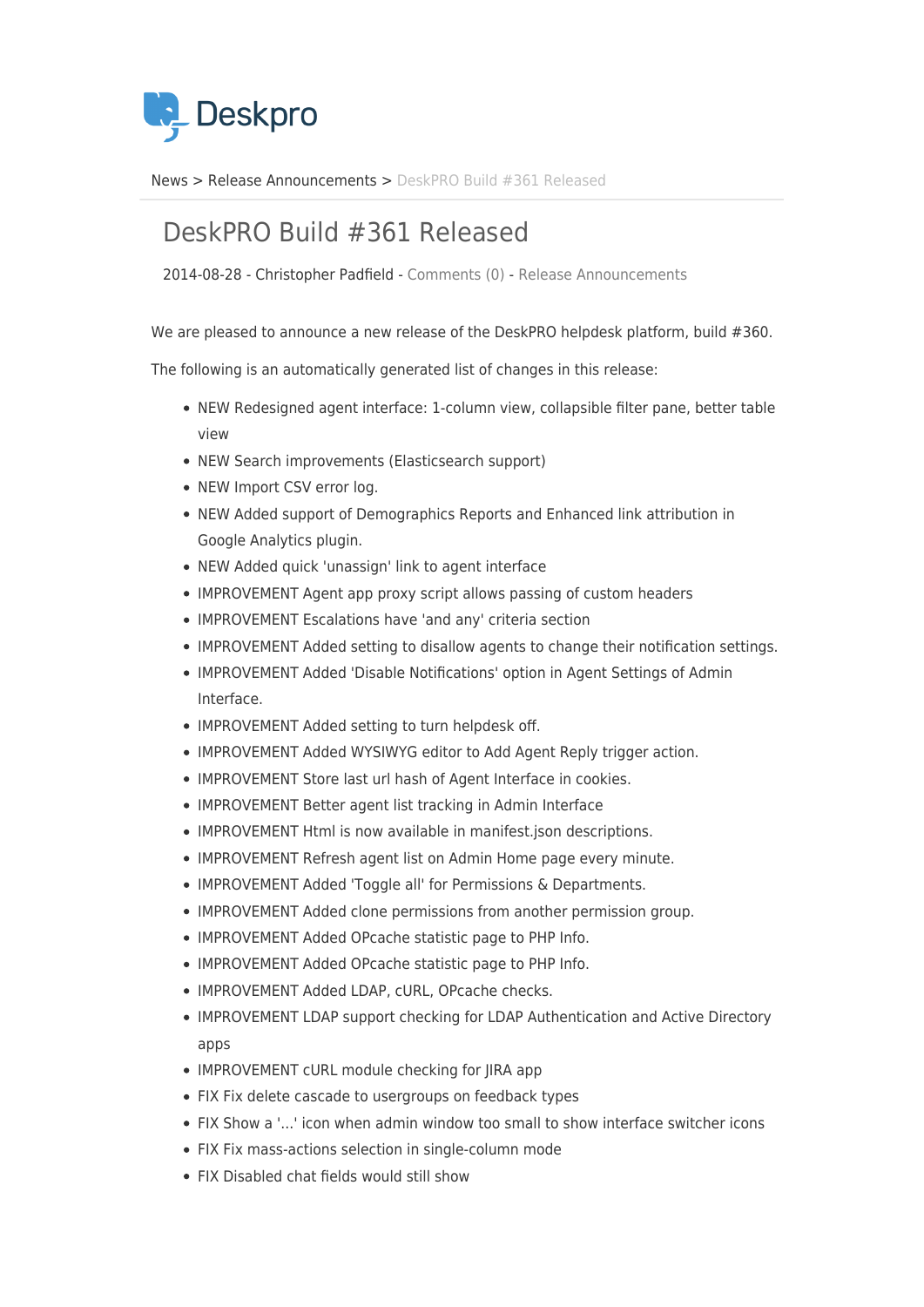- FIX Organization members count would be inconsistent
- FIX Set MySQL wait timeout during upgrade scripts to prevent timeouts between steps
- FIX Deleting a KB category that was empty except for drafts would fail
- FIX Rendering user profiles would be blank due to invalid activity log entries
- FIX Searching on custom ticket and person text fields using the 'contains' or 'not' operator
- FIX Directory links in CRM section
- FIX Pasting and inserting snippets would sometimes insert newlines when message was posted
- FIX Editing ticket messages would strip special inline image codes (would break things like image preview function)
- FIX Ticket log for changed category would say "None to None" instead of real cat names
- FIX When viewing a ticket with required fields, switching away from the Properties tab would hide the Save button until you reloaded the ticket
- FIX Updating a ticket subject did not immediately update the tab title in agent interface
- FIX KB mass-actions box was too small
- FIX PHP warnings when chat upload failed
- FIX "None" option showing automatically on radio button fields
- FIX Correct pre-fill of new ticket form fields.
- FIX KB labels permission check.
- FIX Send welcome email to existing agents.
- FIX Add 'Registered' usergroup id to users API data.
- FIX Show email log date/time in local timezone.
- FIX Remove stripping slashes in Magento app setup.
- FIX Refresh agent list when adding new agent using quick add.
- FIX show last time Download was updated
- FIX Links in feedback/comment notifications
- FIX Merging tickets did not ticket log the 'lost' data
- FIX Better error handling during passive usersource read attempts
- FIX Fix possible case where a deleted/disabled agent is set in a trigger email
- FIX Bad handling of case where email is sent by robot and registration is closed
- FIX Show error messages on ticket split error
- FIX Add/edit glossary
- FIX An incorrect user email address on a ticket could prevent notifications being sent to agents
- FIX If you had no active session but had enabled "remember me", clicking an admin or agent link would always land you back at the /agent/ instead of the link you wanted to go to